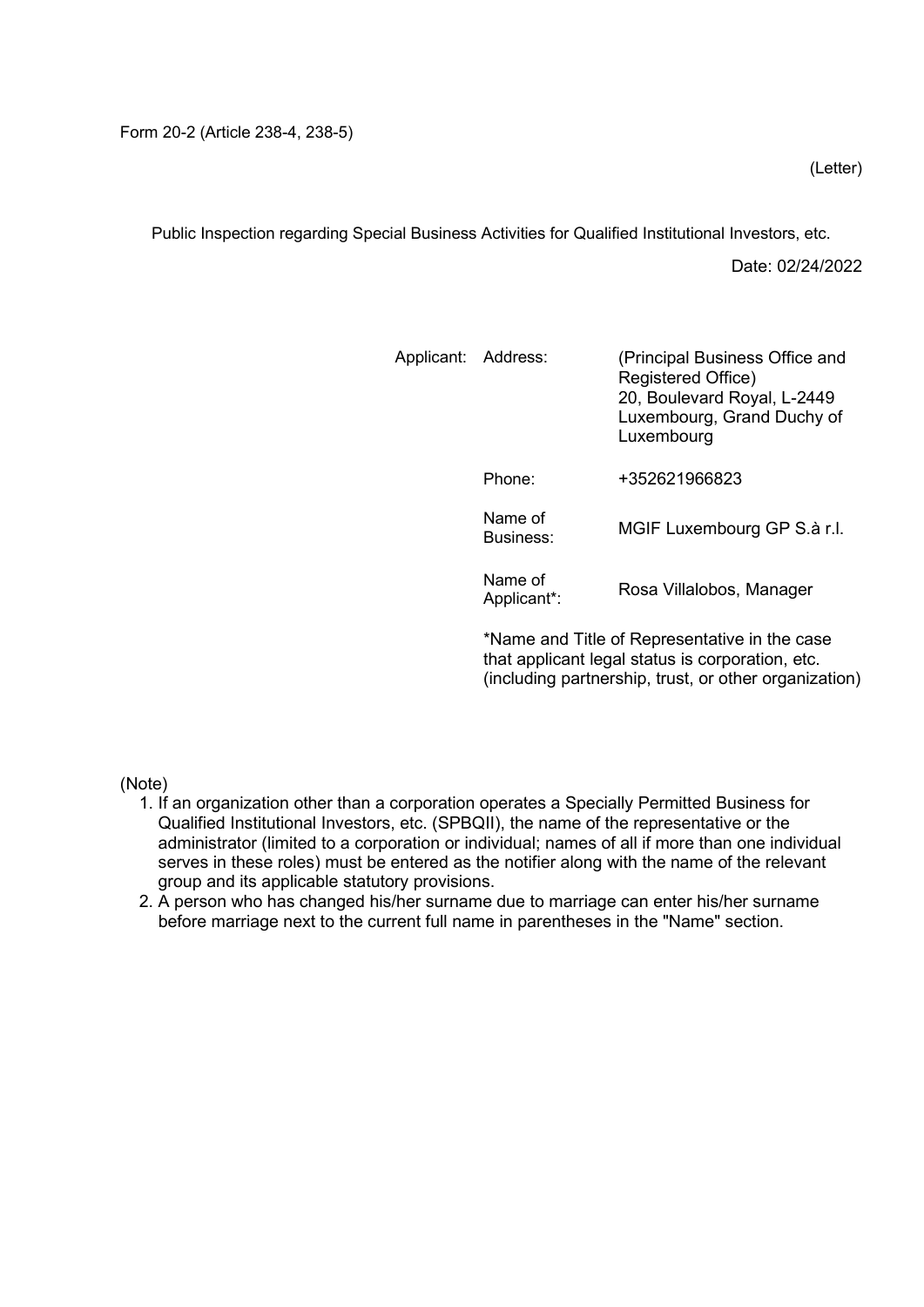1: Status of the person who has submitted an application regarding Specially Permitted Businesses for Qualified Institutional Investors, etc. (SPBQII)

(As of 02/14/2022)

| <b>Business category</b><br>Representative |              | Principal business office |                                    |                                                                    |                                                                                                | Type of       |                           |                                                                   |                                                  |
|--------------------------------------------|--------------|---------------------------|------------------------------------|--------------------------------------------------------------------|------------------------------------------------------------------------------------------------|---------------|---------------------------|-------------------------------------------------------------------|--------------------------------------------------|
| Name of<br>Applicant                       | <b>Title</b> | Private<br>place-<br>ment | Invest-<br>ment<br>manage-<br>ment | Name                                                               | <b>Address</b>                                                                                 | Phone         | URL of website            | other<br>business<br>to be<br>conducted<br>by person<br>to notify | Amount of<br>capital or<br>total<br>contribution |
| Rosa<br>Villalobos                         | Manager      |                           | $\circ$                            | Principal<br><b>Business</b><br>Office and<br>Registered<br>Office | 20.<br><b>Boulevard</b><br>Royal, L-<br>2449<br>Luxembourg,<br>Grand<br>Duchy of<br>Luxembourg | +352621966823 | http://www.mirafunds.com/ | $\sim$                                                            | <b>USD 20,000</b>                                |

(Note)

1. In the "Business category" section: If the person to notify conducts a business related to acts specified in FIEA Article 63(1)(i) , put a circle ("○") in the "Private placement" column; if the person to notify conducts a business related to acts specified in (ii) of the same Act paragraph, put a circle ("○") in the "Investment management" column.

2. The "Representative" and "Amount of capital or total contribution" columns must be entered if the applicant is a juridical person.

3. A person who has changed his/her surname due to marriage can enter his/her surname before marriage next to the current full name in parentheses.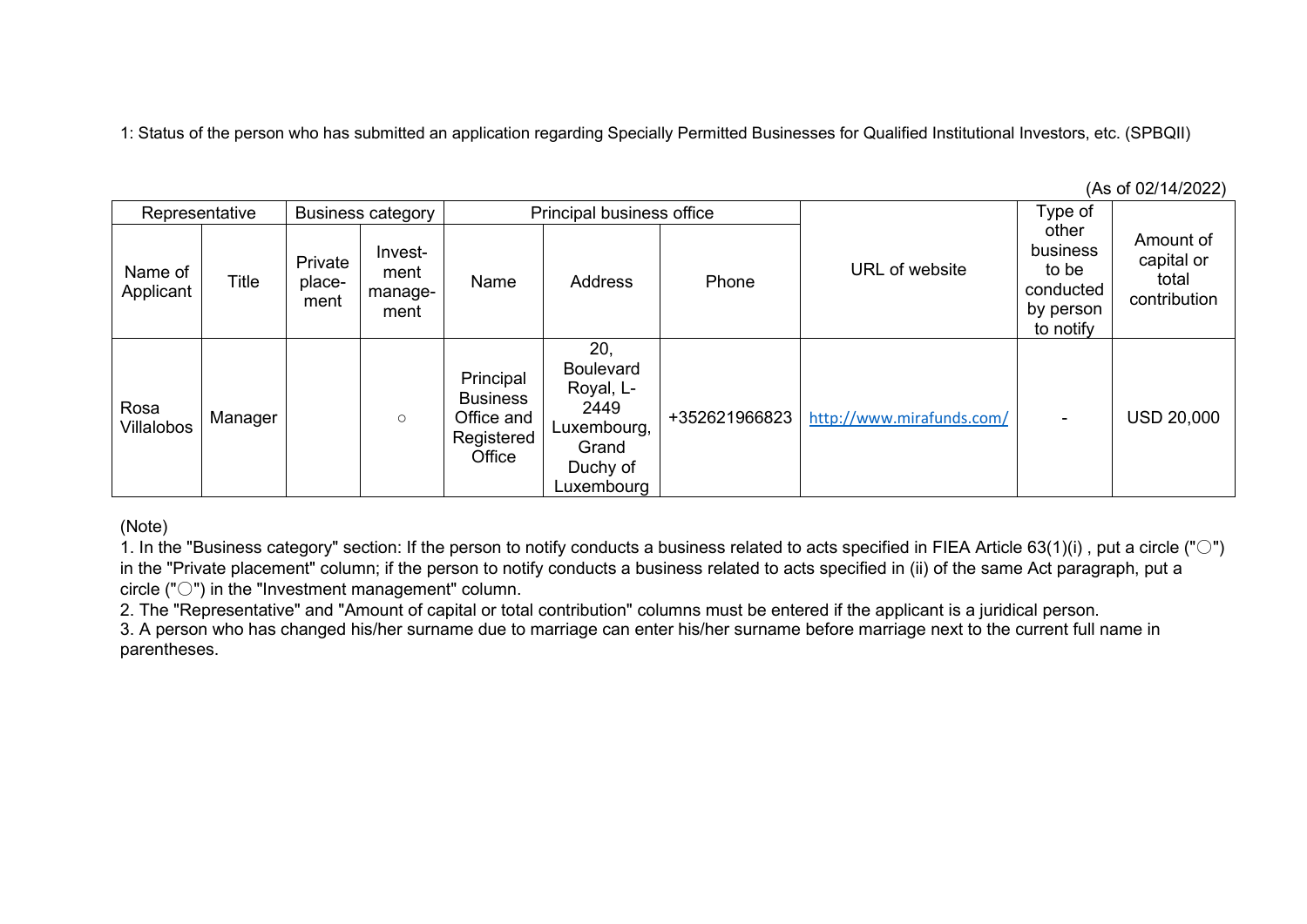2: Status of the rights specified in Article 2(2)(v) or (vi) of the FIEA related to SPBQII

|                                                                  |                                                                               |                              | Details of the Invested<br><b>Business</b>                                                                                                                                             | Type of business                                           |                         |                                        |                         |                                                              | Existence                                                            | Name or<br>name of                                                          |                                                 |
|------------------------------------------------------------------|-------------------------------------------------------------------------------|------------------------------|----------------------------------------------------------------------------------------------------------------------------------------------------------------------------------------|------------------------------------------------------------|-------------------------|----------------------------------------|-------------------------|--------------------------------------------------------------|----------------------------------------------------------------------|-----------------------------------------------------------------------------|-------------------------------------------------|
| Name of the<br>Invested<br><b>Business</b><br>Equity             | Type of the<br>Invested<br><b>Business</b><br>Equity                          | (Type of<br>instrument)      | (Contents)                                                                                                                                                                             | Private<br>placement<br>and/or<br>investment<br>management | Type of<br>notification | Type of the<br>QII                     | Number<br>of the<br>QII | Existence<br><sub>of</sub><br>investors<br>other than<br>QII | of persons<br>specified<br>under the<br>items of<br>Article<br>233-3 | business of<br>the certified<br>public<br>accountant<br>or auditing<br>firm | Names of<br>business<br>or names<br>of all QIIs |
| Macquarie<br>Global<br>Infrastructure<br>Fund SCSp               | <b>Rights</b><br>based on<br>laws and<br>regulations<br>of a foreign<br>state | Social<br>investment<br>fund | Investment in<br>equity and<br>equity-like<br>instruments<br>which have<br>portfolio of<br>assets with<br>infrastructure<br>regarding<br>essential<br>services and/or<br>public sector | Investment<br>management                                   | Article 63              | Financial<br>institutions,<br>etc. (1) | $\mathbf 1$             | None                                                         | None                                                                 |                                                                             | Master<br>Trust<br>Bank of<br>Japan             |
| Macquarie<br>Global<br>Infrastructure<br>Fund Co-<br>Invest SCSp | <b>Rights</b><br>based on<br>laws and<br>regulations<br>of a foreign<br>state | Social<br>investment<br>fund | Investment in<br>equity and<br>equity-like<br>instruments<br>which have<br>portfolio of<br>assets with<br>infrastructure<br>regarding<br>essential<br>services and/or<br>public sector | Investment<br>management                                   | Article 63              | Financial<br>institutions,<br>etc. (1) | $\overline{1}$          | None                                                         | None                                                                 |                                                                             | Master<br><b>Trust</b><br>Bank of<br>Japan      |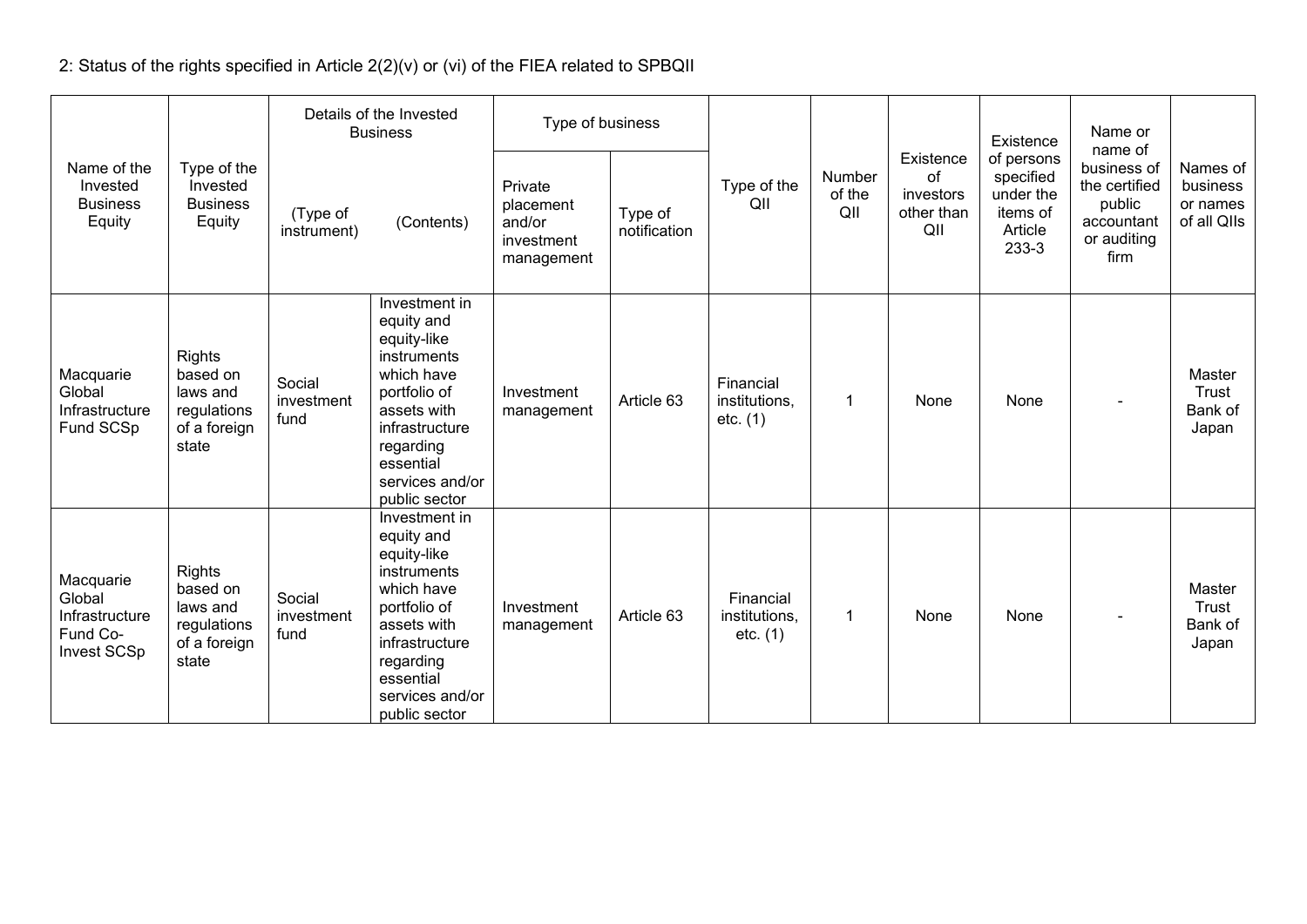### 1. Enter answers that you expect to be true if they have not yet been decided.

- 2. Select and enter, in the "Type of the Invested Business Equity" column, from "Partnership contract under the Civil Code," "Silent partnership contract," "Investment Limited Partnership contract," "Limited Liability Partnership contract," "Membership rights of an incorporated association," "Rights based on laws and regulations of a foreign state" and "Other rights." If the business equity to be invested consists of electronically recorded transferable rights or rights specified under Article 1-12 (ii) of Order for Enforcement of the Financial Instruments and Exchange Act, also enter either "electronically recorded transferable rights" or "rights specified under Article 1-12 (ii) of Order for Enforcement of the Financial Instruments and Exchange Act."
- 3. In the "Details of the Invested Business Equity" column, enter the specific details of the business that will manage the money and other assets being invested or contributed.
- 4. In the "Private placement and/or investment management" section: (a)If you operate a business related to acts specified in FIEA Article 63(1)(i), specify "Private placement"; (b)if you operate a business related to acts specified in Item (ii) of the same paragraph of the Act, enter "Investment management"; (c)if you operate both, enter "Private placement and investment management.".
- 5. In the "Type of notification" column: Enter (a)"Supplementary Provisions Article 48" if the business operating regarding the stated Invested Business Equity is Specially Permitted Investment Management Business (SPIMB) specified under Article 48(1) of the Supplementary Provisions of the Act to Partially Amend the Securities and Exchange Act (Act No. 65 of 2006); (b)"Old Article 63" if the business operating is Specially Permitted Businesses for Qualified Institutional Investors (SPBQII) under item (ii) of old Act specified under Article 2(1) of the Supplementary Provisions of the Act for Partial Revision of the Financial Instruments and Exchange Act (Act No. 32 of 2015); or (c)"Article 63" if the business to be operated is related to acts specified under Article 63(1)(i) or (ii) of the FIEA revised by the foregoing Act.
- 6. In the "Type of the Qualified Institutional Investor (QII)" column: Select and enter from among "Financial Instruments Business Operators, etc." "Financial institutions, etc." "Investment Limited Partnership" "Business corporation, etc." "Individual," "Foreign corporations or foreigners, etc." and "Other" that accurately describe (a)"the Qualified Institutional Investors to become counterparties to the private placement of the said Invested Business Equity," or (b)"the Qualified Institutional Investors to invest or contribute their money or other assets." The definition of Qualified Institutional Investors is as follows:

### (1)"Financial instruments business operators, etc."

Persons specified under Article 10(1)(i) or (ii) of the Cabinet Office Ordinance Regarding the Definitions Specified under Article 2 of the FIEA (Finance Ministry Ordinance No. 14 in 1993) (hereinafter "Cabinet Office Ordinance Regarding Definitions" in 6).

### (2)"Financial institutions, etc."

Persons specified under Items (iv), (v), (vii)-(xvii), Item (xix) or Item (xxi) of Article 10(1) of Cabinet Office Ordinance Regarding Definitions; and Specified Succeeding Company of Article 10(1) of Cabinet Office Ordinance Regarding Definitions as applied pursuant to provisions of Article 36 of the Supplementary Provisions of the Ordinance for Enforcement of the Act on Enhancement and Restructuring of Credit Business Conducted by The Norinchukin Bank and Specified Agricultural and Fishery Cooperatives, etc. (Ordinance of the Ministry of Finance and Ministry of Agriculture,Forestry and Fisheries No. 1 of 1997)

### (3)"Investment Limited Partnership"

Persons specified under Items (xviii) of Article 10(1) of Cabinet Office Ordinance Regarding Definitions

### (4)"Business corporations, etc."

Persons specified under Item (xx), Item (xxiii)(a) or Item (xxiii-2) of the same paragraph (the persons set forth in Item (xxiii)(a) are limited to residents (residents specified under the first sentence of Article 6(1)(v) of the Foreign Exchange and Foreign Trade Act (Act 228 of 1949) ; same applies hereafter in 6))

# (5)"Individuals"

Persons specified under Article 10(1)(xxiv) of Cabinet Office Ordinance Regarding Definitions (limited to residents)

### (6)"Foreign corporations or foreigners, etc."

Persons specified in Items (iii), (vi), (xxii), (xxiii)(a), (xxiii)(b), (xxvi)(a), (xxiv)(b) or Items (xxv)-(xxvii). Provided that (a)person specified in Items (xxiii)(a) and (xxvi)(a) are limited to non-residents (non-residents specified in Article 6(1)(vi) of the Foreign Exchange and Foreign Trade Act) and (b) person specified in Items (xxiii)(b) and (xxvi)(b) are limited to persons who are operating partners, etc., related to contracts based on foreign laws.

#### (Note)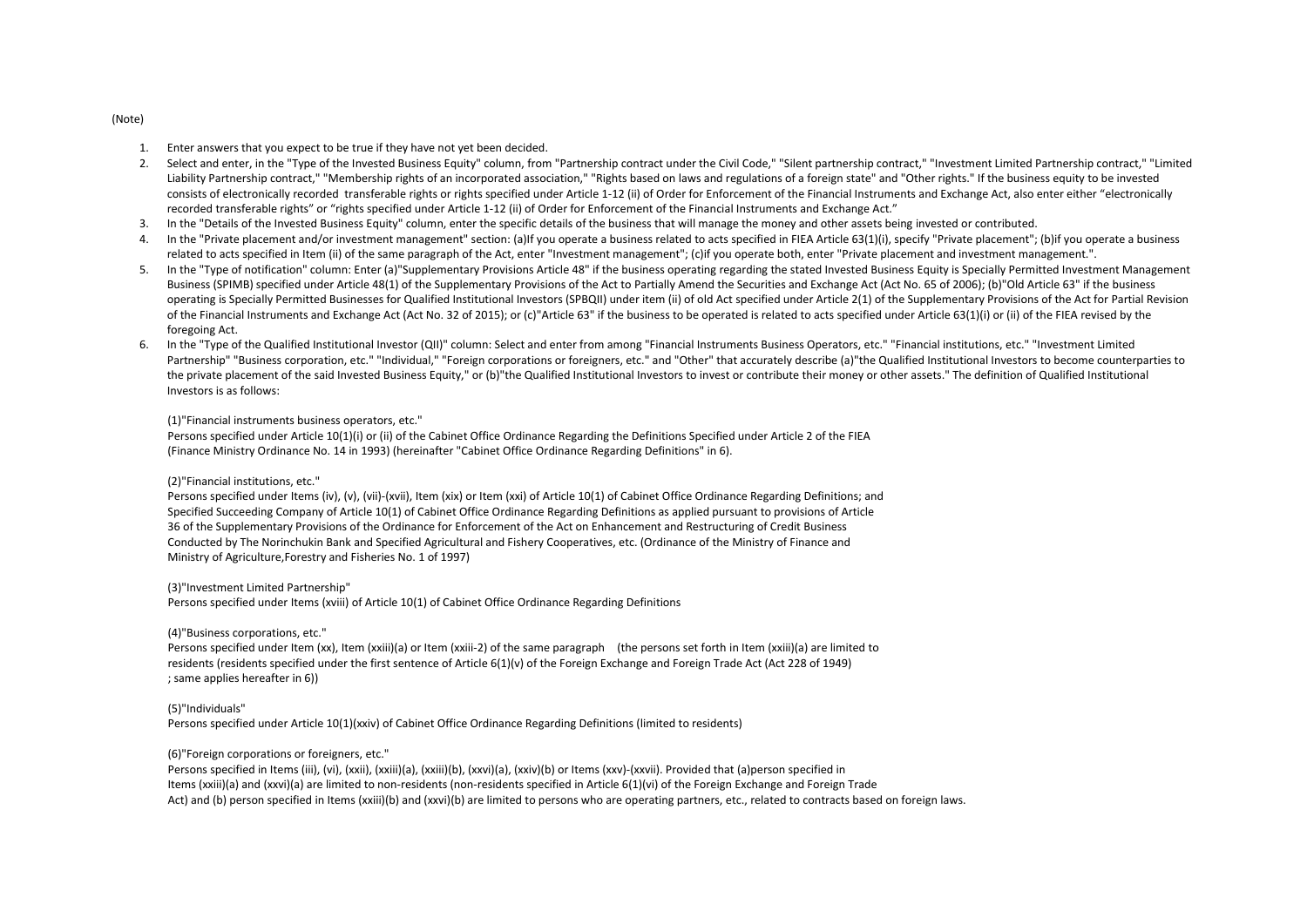## (7)"Other"

Persons who are specified under Cabinet Office Ordinance Regarding Definitions Article 10(1)(xxiii)(b) or (xxiv)(b) (excluding persons who are operating partners related to contractors based on foreign laws)

- 7. In the "Existence of investors other than Qualified Institutional Investors (QII)" column: Specify "Yes" in the case of (a) private placement of the said Invested Business Equity with persons other than Qualified Institutional Investors, or (b) management of money and other assets invested or contributed by persons other than Qualified Institutional Investors; otherwise enter "None."
- 8. In the "Existence of persons specified under the items of Article 233-3" column: Specify "Yes" in the case of (a) private placement of the said Invested Business Equity with persons specified under the Paragraphs of Article 233-3, or (b) management of money and other assets invested or contributed by persons specified under the Paragraphs of Article 233-3; otherwise enter "None."
- 9. In the "Name or name of business of the certified public accountant or auditing firm" column: If you entered "Yes" under the "Existence of persons specified under the items of Article 233-3" column, specify the name or name of business of the certified public accountants or auditing firms who will audit profit and loss statements and balance sheets or documents substituting these of the Invested Business related to the stated businesses.
- 10. In the "Names of business or names of all Qualified Institutional Investors" column: Enter the Names of business or names of (a) all Qualified Institutional Investors to become a counterparty in the private placement of the said Invested Business Equity, or (b) all Qualified Institutional Investors to invest or contribute money or other assets.